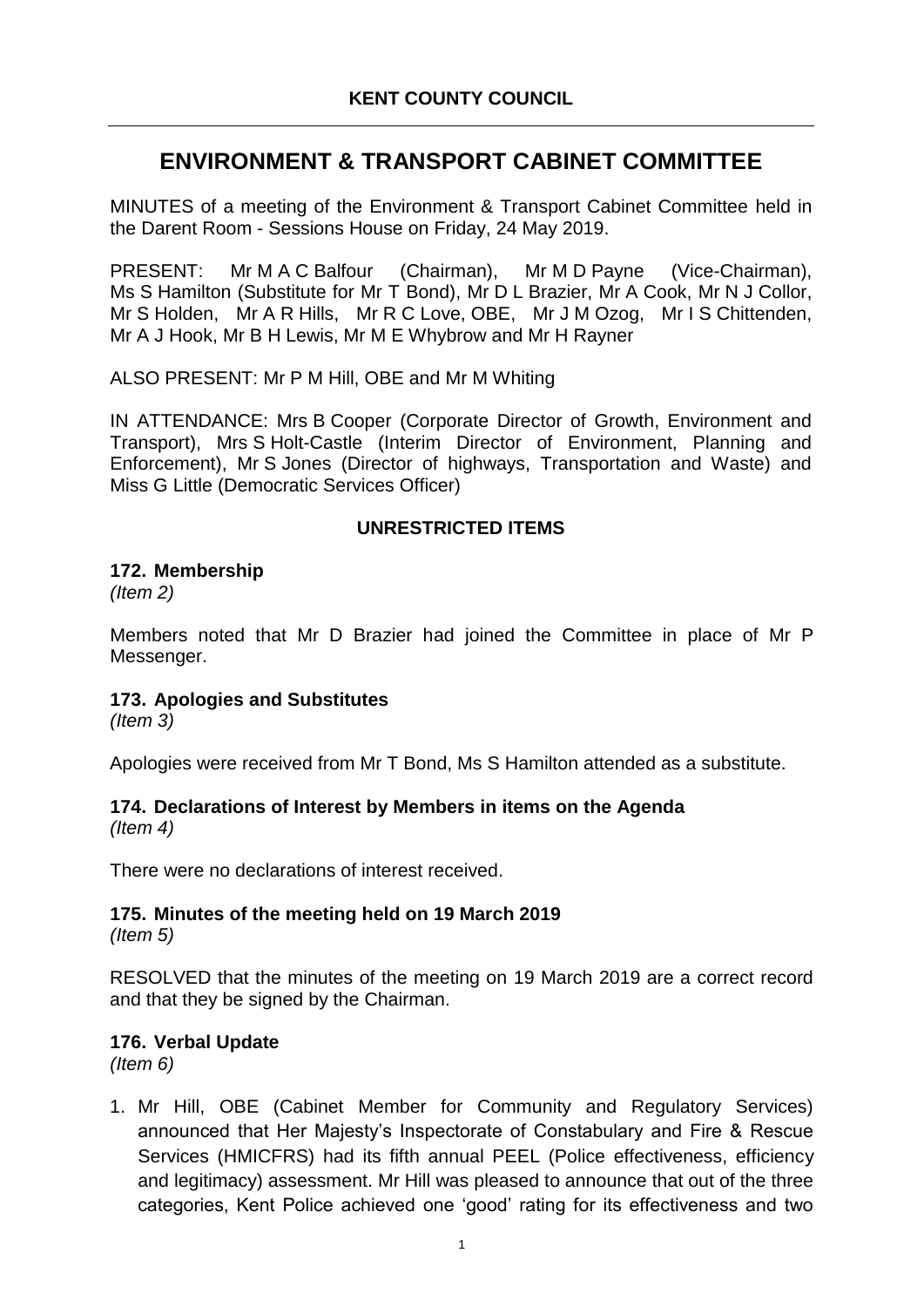'outstanding' ratings for its efficiency and legitimacy. He said that Kent Police had officially been graded as the best Police force in the country and that the Prime Minister described Kent Police as an outstanding example of an excellent police force. Mr Hill commended the forces performance and had written to the Chief Constable on behalf of Kent County Council to congratulate Kent Police on their achievements.

2. Mr M Whiting (Cabinet Member for Planning, Highways, Transport and Waste) provided a verbal update on the following issues:

### **(a) Highways Pot-hole Blitz Programme**

Phase 4 of the pothole blitz programme concluded in April 2019 and phase 5 had commenced with a further £5m allocated for patching and filling potholes throughout the summer period. Mr Whiting confirmed that weekly updates would continue to be sent to KCC Members, District and Council Leaders; and Kent MPs.

### **(b) Road Re-surfacing**

The road resurfacing programme was well underway with a substantial increased volume of work due to additional KCC capital funding investment of around £20m.

### **(c) Pilot Transport Schemes**

As a result of the Big Conversation, five pilot schemes had been produced to help the Council identify alternative ways to support rural bus services. The first of the five pilot transport schemes was due to be launched on  $3<sup>rd</sup>$  June 2019. The other pilots were due to be rolled out over a six-week period and take place in; Dover, Maidstone, Sevenoaks, Tenterden and West Malling. Mr Whiting informed the Committee that the Member Working Group led by Mr H Rayner would review the overall performance of the pilots and identify areas where improved services could be implemented using existing budgets.

### **(d) Kent County Council Travel Saver and Kent County Council 16+ Travel Saver**

Applications for the KCC Travel Saver and KCC 16+Travel Saver bus pass would be accepted from  $3<sup>rd</sup>$  June 2019. Mr Whiting confirmed that eligibility rules would remain the same, however, applicants could now pay via instalments through direct debit to help improve the affordability of the pass for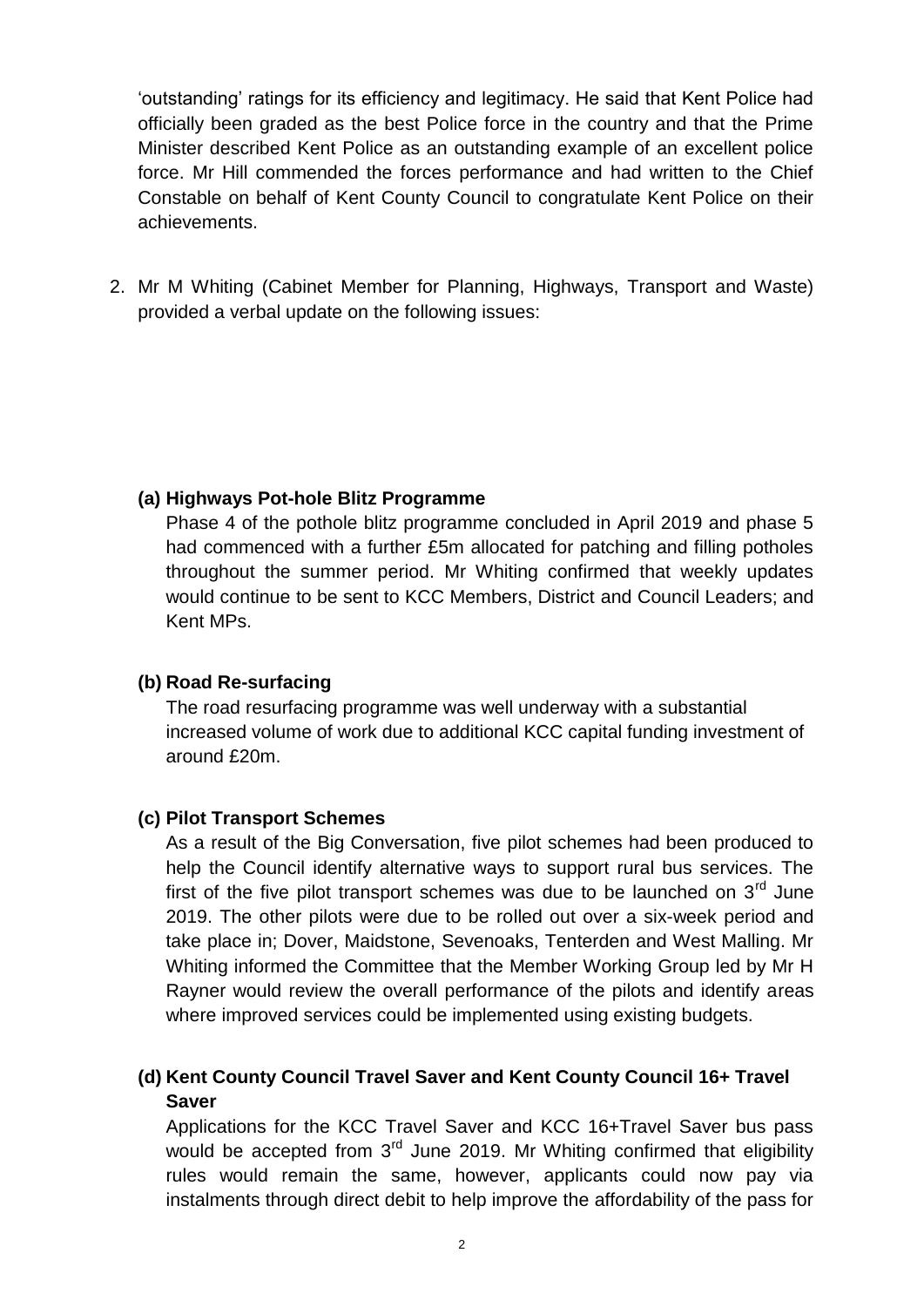parents. Mr Whiting said that the cost of the Travel Saver Pass had increased to £350, however, the cost of the 16+ Travel Saver pass remained at £400. For families on low income, the passes remained at £100 and Kent County Council continued to supply passes that were free-of-charge to those in care.

3. In response to queries regarding the benefits of purchasing a bus pass compared to the benefits of purchasing rail pass, Mr Whiting informed Members that the cost benefit would vary depending on a family's financial circumstances and therefore benefits would need to be reviewed on a case-by-case basis. Mr Whiting assured Members that the subsidised Travel Saver scheme offered families the opportunity to purchase a pass at half the cost of an annual season ticket.

# **177. Performance Dashboard**

*(Item 7)*

*Richard Fitzgerald (Business Intelligence Manager, Performance, Strategic Business Development & Intelligence) was in attendance for this item.* 

- 1. Mr Fitzgerald introduced the Performance Dashboard which showed progress made against targets set for Key Performance Indicators (KPIs) up to March 2019.
- 2. The officers responded to Members comments and questions as follows:
- (a) In response to queries regarding WM02: Municipal waste diverted from landfill and converted to energy, Mr Jones (Director of Highways, Transportation and Waste) said that the Waste Partnership in Kent worked with district councils to help coordinate and segregate recyclable material from non-recyclable material. Whilst work was being done to improve recycling rates, this would have a negative impact on the conversion rates.
- (b) With regards to the Digital Take-up indicators, Mr Jones informed the Committee that work was on-going to improve public facing IT interfaces to encourage increased usage of the online portals rather than via telecommunication methods. Mr Whiting (Cabinet Member for Planning, Highways, Transport and Waste) commended the success of the IT infrastructure and said that other interfaces needed to be designed in the same user-friendly fashion to encourage members of the public to access Kent County Council's services online. Mr Whiting paid further credit to those who had devised the workflow and said that the improved online access had generated a significant financial saving.
- 3. Members and officers thanked Mr Fitzgerald for his work and wished him well with his future endeavours.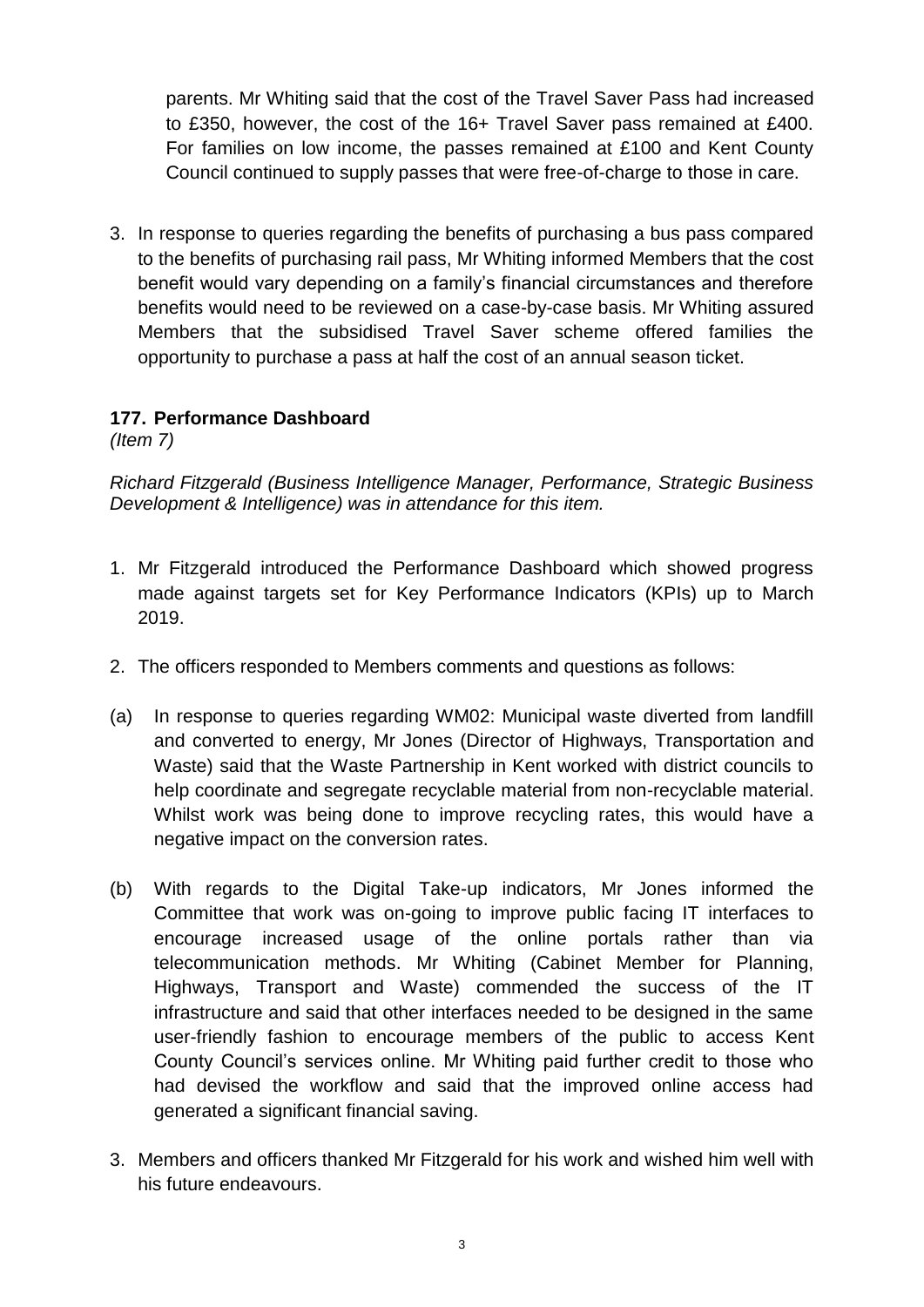4. RESOLVED that the report be noted.

### **178. Growth, Environment and Transport Performance KPIs 2019/20** *(Item 8)*

*Richard Fitzgerald (Business Intelligence Manager, Performance, Strategic Business Development & Intelligence) was in attendance for this item.* 

- 1. Mr Fitzgerald introduced the report that set out the proposed indicators that would be reported within the Growth, Environment and Transport Dashboard for 2019/20. Mr Fitzgerald said that an extensive amount of work had been carried out to review the Key Performance Indicators (KPIs) and associated targets.
- 2. Officers responded to comments and questions and follows:
	- (a) With regards to the Digital Take-up indicators, Mr Jones informed the Committee that work was on-going to improve public facing IT interfaces to encourage increased usage of the online portals rather than via telecommunication methods. Subject to the approval of Mr Whiting (Cabinet Member for Planning, highways, Transport and Waste) there would also be further campaigns to help promote digital take-up and encourage the public to report faults and/or concerns online. Some of the improvements included enhanced map imagery to make it easier for those reporting potholes etc. to pinpoint the exact location and an improved dropdown list. Mr Jones said that the aspiration of the digital interface was to ensure that all service reporting could be accomplished within five clicks of entering the portal. Mrs Cooper (Corporate Director of Growth, Environment and Transport) paid tribute to Mr Jones and his team who had process mapped all the reporting systems to ensure a LEAN approach which in turn would reduce the customer call-time and letters and increase customer satisfaction rates.
	- (b) Mr Jones informed the Committee that KPIs HT01 and HT02 were comparatively lower than the previous years targets due to the exceptional winter conditions experienced which had allowed the highways team to carry out more pothole repairs than initially anticipated. Mr Jones informed Members that weather conditions were likely to fluctuate and therefore the target levels for 2019/20 were still aspirational having taken into account the variable weather conditions. With regards to the reduction of municipal waste converted to energy, the target for 2019/20 was an aspirational target as Kent County Council were working with the district and borough councils to improve recycling rates. Mr Jones highlighted to Members that Kent County Councils waste to landfill target had remained as the lowest in the country and work would continue to minimise that target year-on-year.
	- (c) In response to Members queries regarding KPI WM01 and WM02, Mr Whiting agreed to liaise with Mr Jones outside of the meeting to review the proposed target levels.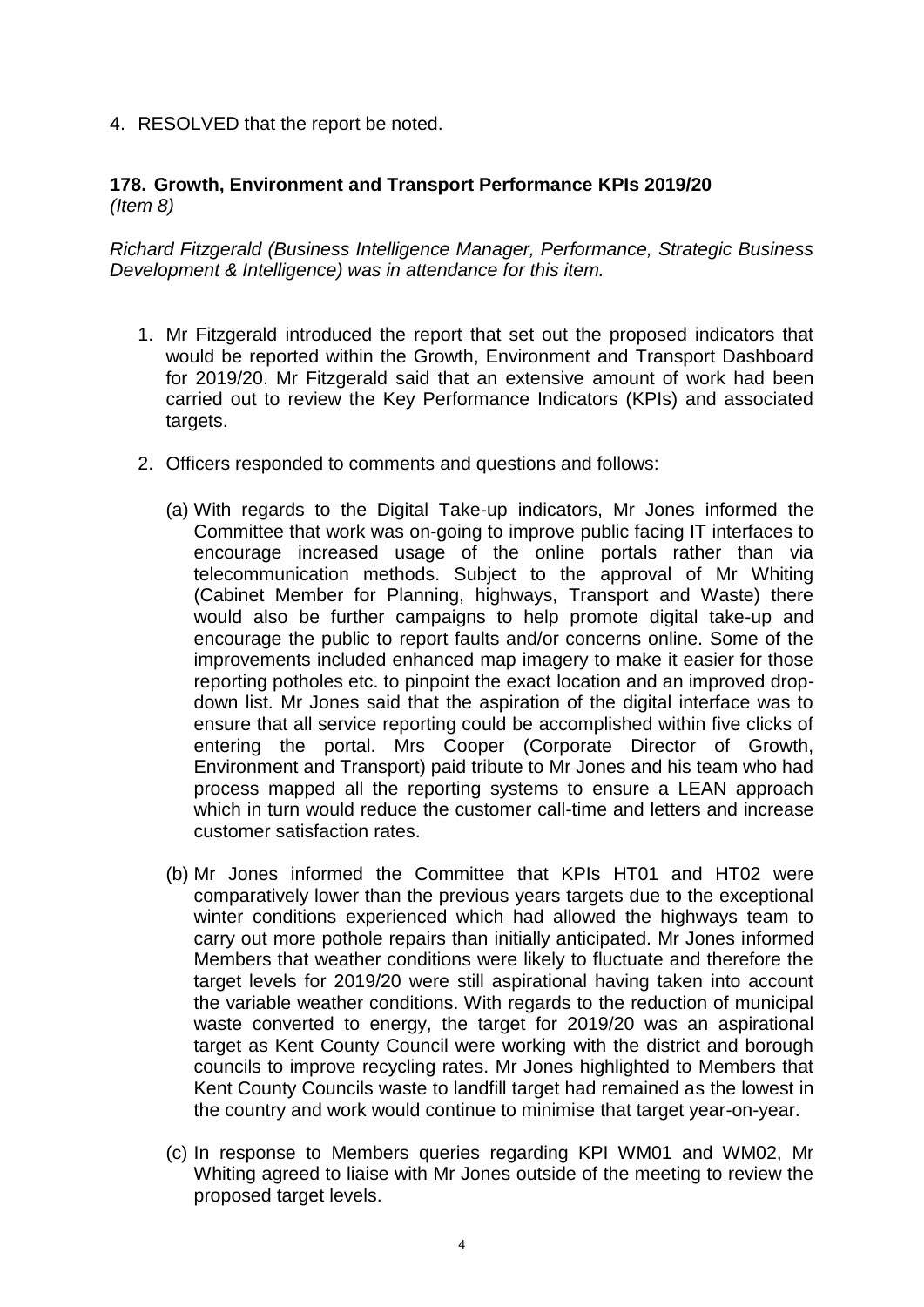- (d) Mrs Cooper agreed to bring a report a future Committee that explained how the district collection process impacted on the recycling targets. Mrs Cooper informed Members that the KPIs and Activity Indicators reflected a whole system approach, however, Members needed to remain mindful that not every district had the same recycling process or same ambition.
- (e) Mr Jones said that as a result of the increased budget, the Council was paying less per pothole, less per patch and repair rates were significantly quicker.
- 3. RESOLVED that the proposed indicators and associated targets be noted.

### **179. 19/00039 - Award of a short-term contract to the Commercial Services Group for the operation of three household waste recycling centres** *(Item 9)*

#### *Simon Jones (Director of Highways, Transportation and Waste) was in attendance for this item.*

- 1. Mr Jones introduced the report that sought approval from the Committee to implement a short-term variation for the operation and management of three Household Waste Recycling Centres to a Commercial Services Group as the incumbent supplier would cease to manage the three sites as of June 2019. The report set out how Kent County Council planned to continue the supply of its services and how it intended to align the operation and management of Household Waste Recycling Centres to the long-term commissioning strategy for all its waste services in future years.
- 2. Officers responded to Members comments and questions as follows:
	- (a) Mr Jones said that the co-terminus end dates of the contracts was intentional as this would help the directorate to align the commissioning period and as a result help Kent County Council secure substantial commissioning in the future, consolidate its procurement activity and review an ever-evolving market to ensure it entered into contracts with the right suppliers.
	- (b) In response to queries as to whether the contract would be awarded to a single supplier or to the Lot numbers, Mr Jones said that he was unable to provide a definitive answer, however assured Members that a procurement exercise would be undertaken to ensure that the contracted supplier offered the best value for money at that point in time.
	- (c) With regard to economies of scale, Mr Jones said that there were obvious economies such as staff coverage to ensure operational certainty over the various site locations, it presented potential opportunities for improved back-office functions and it also offered certainty in the haulage cost if there was one single source. There was also the opportunity to avoid duplication of costs that could arise when there were multiple suppliers. Mr Jones assured the Committee that in terms of economy, the proposed decision to have the same termination date for all Lots would invite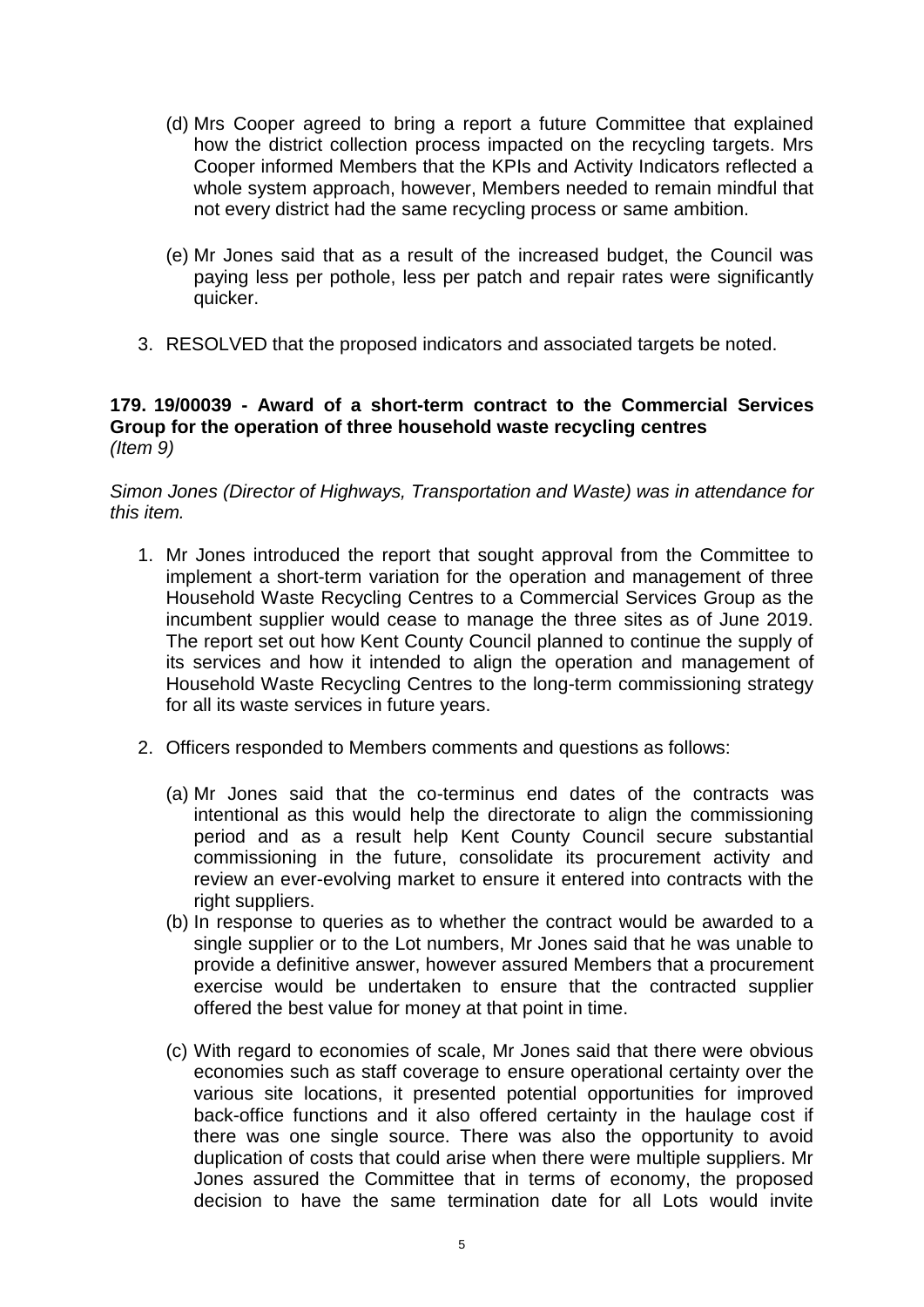potential discussions around the development of a common commissioning plan for the whole county and attract a variety of potential suppliers. It would also offer consistency in terms of Key Performance Indicators and provide Kent County Council with the opportunity to obtain a consistent approach with the districts and improve working relationships.

- (d) Mrs Cooper (Corporate Director for Growth, Environment and Transport) informed Members that a full commissioning strategy for all Lots would be proposed for the consideration of the Committee in the autumn of 2019.
- (e) Mr Jones confirmed that Pepper Hill was subject to a separate long-term contract, however, work would be done in the future to review how the Pepper Hill site would form part of the commissioning strategy.
- 3. RESOLVED that the proposed decision (19/00039) to be taken by the Cabinet Member for Planning, Highways, Transport and Waste to:
	- a) award a short-term variation of the contract for the operation and management of three Household Waste Recycling Centres at Tovil, Maidstone & Swanley, to Commercial Services Group (CSG)from June 2019 until November 2020; and
	- b) note that Officers will prepare a common commissioning plan for the whole County. The detail of the various options within this commissioning plan, will be discussed at a future meeting of the Environment and Transport Cabinet Committee,

be endorsed.

#### **180. 19/00040 - South West Kent Dry Recyclables Processing Contract - SC18061** *(Item 10)*

*Simon Jones (Director of Highways, Transportation and Waste) and David Beaver (Head of Waste Management Services) was in attendance for this item.* 

- 1. Mr Jones introduced the report that set out the proposal to enter into a contract for the processing of dry recycling materials collected at the kerbside by Tunbridge Wells Borough Council (TWBC) and Tonbridge & Malling Borough Council (TMBC). As a result of changes to the mix of co-mingled dry recyclable materials which were to be collected at the kerbside by Boroughs from September 2019, Kent County Council needed to source an alternative supplier who could process the waste at a Material Recycling Facility (MRF).
- 2. Officers responded to Members comments and questions as follows:
	- (a) Mr Jones said that the final decision paperwork would include the updated version of the Kent Joint Municipal Waste Management Strategy.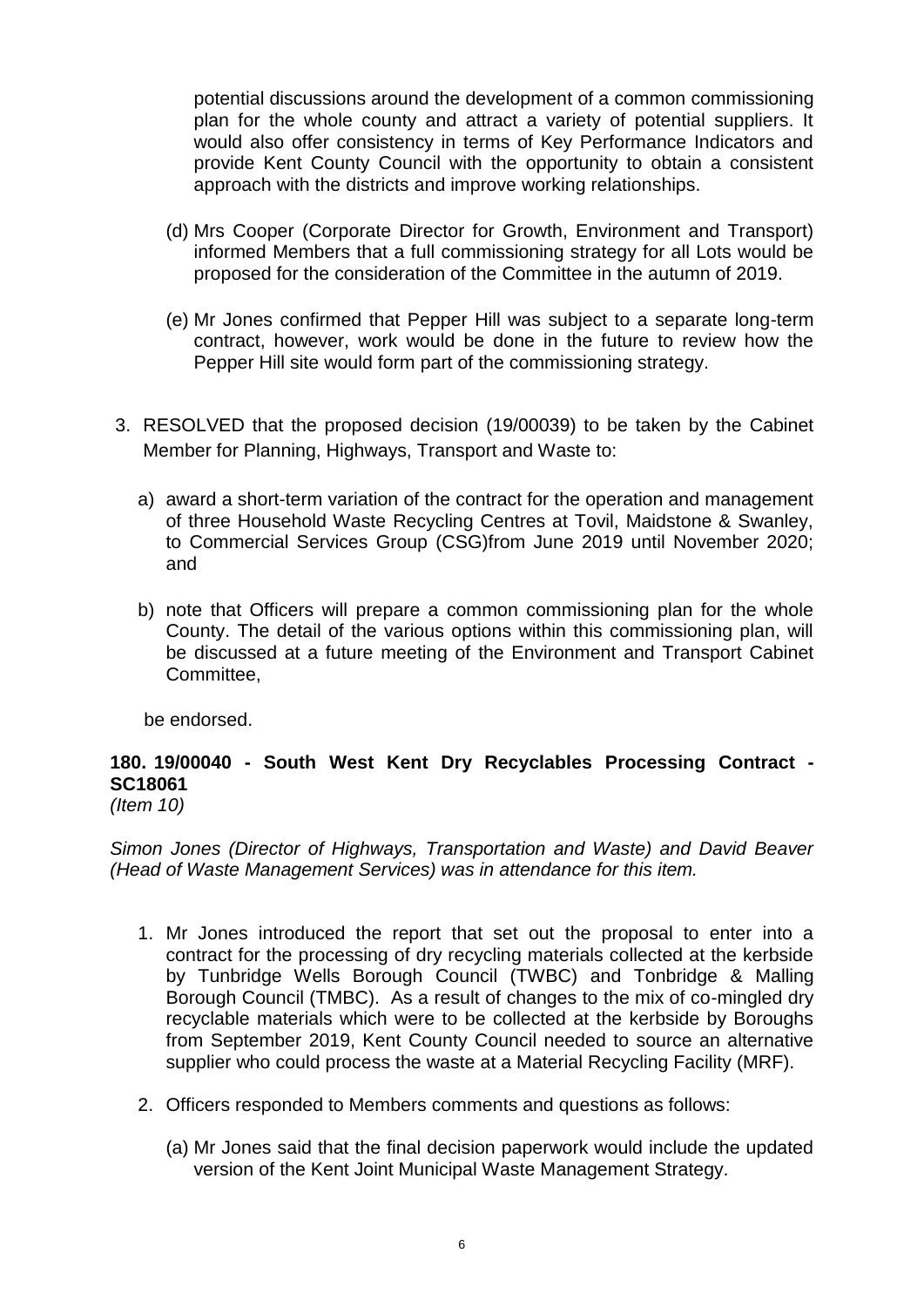- (b) In response to queries regarding the four-year duration of the contract and whether this was an efficient length of time to obtain maximum value, Mr Jones said the four-year period was the maximum term permitted through the proposed buying framework and was based on two factors; the availability and capacity of the Material Recycling Facilities (MRF's).The four-year duration also offered KCC greater flexibility in terms of aligning itself to the commodity rates and ensured a shared risk of price variances with the provider during the life of the contract.
- (c) Mr Jones said that the current MRF was located in Crayford, however, discussions had taken place with various stakeholders to identify potential sites for a further MRF and assured the Committee that they would be informed should there be any further updates.
- (d) Mr Beaver informed Members that in 2018 the Committee approved the South West Kent Partnership model *(Decision 18/00023 - Inter-Authority Agreement in respect of the management of the Waste Project between Tonbridge and Malling Borough Council (TMBC) and Tunbridge Wells Borough Council (TWBC))* which commissioned a new kerbside model of waste collection to significantly increase recycling and composting rates. However, due to the revised borough collection specification which separated paper and card from glass, cans and plastic, the original contracted MRF in Crayford could no longer process the new recycling mix and therefore a new MRF needed to be identified.
- (e) In terms of the income generated through recycling, Mr Beaver said that the only materials that produced an income for KCC were paper, cardboard, textiles and batteries.

(f) Mr Beaver referred again to the decision paper that was approved in 2018 and said that the South West Kent Waste Partnership agreed a system of performance payments whereby the savings generated through diverting residual waste from Allington would be shared between the two district councils and Kent County Council. Mr Beaver said that the new proposed commissioning solution would offer savings of £1m a year and had already been activated in Gravesham Borough Council which had achieved a minimum level of 20% recycling and received increased payments from KCC. The scheme was due to be rolled out in East Kent in 20201 and throughout Mid-Kent in 2023.

3. RESOLVED that the proposed decision (19/00040) to be taken by The Cabinet Member for Planning, Highways, Transport and Waste to award contractual arrangements for the disposal and processing of recycled materials collected by these two Waste Collection Authorities up to a 4-year contract period, be endorsed.

### **181. 20mph - Policy Review**

*(Item 11)*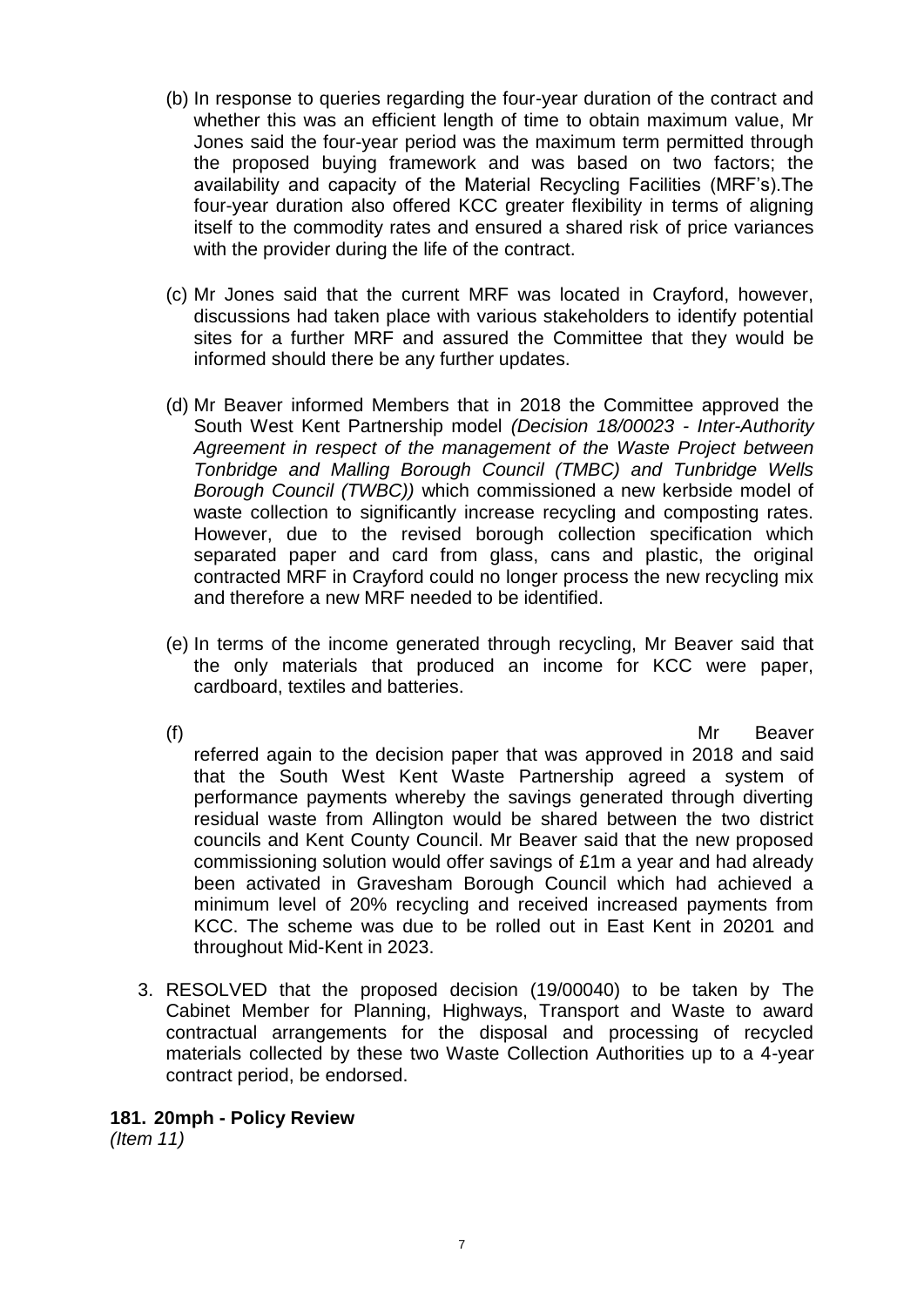*Simon Jones (Director of Highways, Transportation and Waste) Nikola Floodgate (Schemes Planning and Delivery Manager) and Steve Horton (Casualty Reduction Manager) were in attendance for this item.*

- 1. Mr Whiting (Cabinet Member for Planning, Highways, Transportation and Waste) introduced the report that set out the review of the County Council's approach to 20mph speed limits to ensure they met the requirements of the latest guidance. Mr Whiting highlighted to Members that there were over 1,000 roads within Kent that were subject to 20mph zones or limits and that in the past 24 months, there had been 22 schemed implemented that covered 286 roads. Mr Whiting said that the report explored the benefits of modifying the criteria required to implement a 20mph speed limit through greater flexibility, and in particular, the measures that could be taken in locations where prevailing road speeds were between 24mph and 28mph.
- 2. Mr Jones informed the Committee that a review of the research published by the Department for Transport (DfT) was carried out as well as a review of the policy which compared Kent County Councils approach to 20mph with other local authorities, the results of which confirmed that Kent's policy was aligned to national policy. However, Kent County Council was keen to review and consider the use of more innovative and less intrusive traffic calming measures, which was reflected throughout the report.
- **3.** As a supplement to this, Ms Floodgate said that whilst the current approach remained compliant and consistent with national standards, there was merit in exploring the benefits of modifying the criteria required to implement a 20mph speed limit by providing greater flexibility. The proposed scheme would also help to deliver a more cost-effective approach and would be aligned to the active travel and public health agenda with a shared aim of reducing accidents on Kent's roads. The pilot schemes would be located in locations where there were prevailing road speeds between 24mph and 28mph and results of the trials would be reported back to the Committee within 12 months of their implementation. The success of the scheme would be measured by speeds before and after, the number of collisions and the perception of safety by local residents.
- 4. Officers responded to Members comments and questions as follows:
	- (a) Mr Whiting said that funding had been allocated to carry out a review and develop an evidence base to support the future use of an expanded list of traffic calming measures. This evidence would include best practice in other parts of the country and how this may be applied to Kent's schemes.
	- (b) Ms Floodgate confirmed that the allocated budget for the review was £75,000 and this was from the 2019-20 Local Transport Plan budget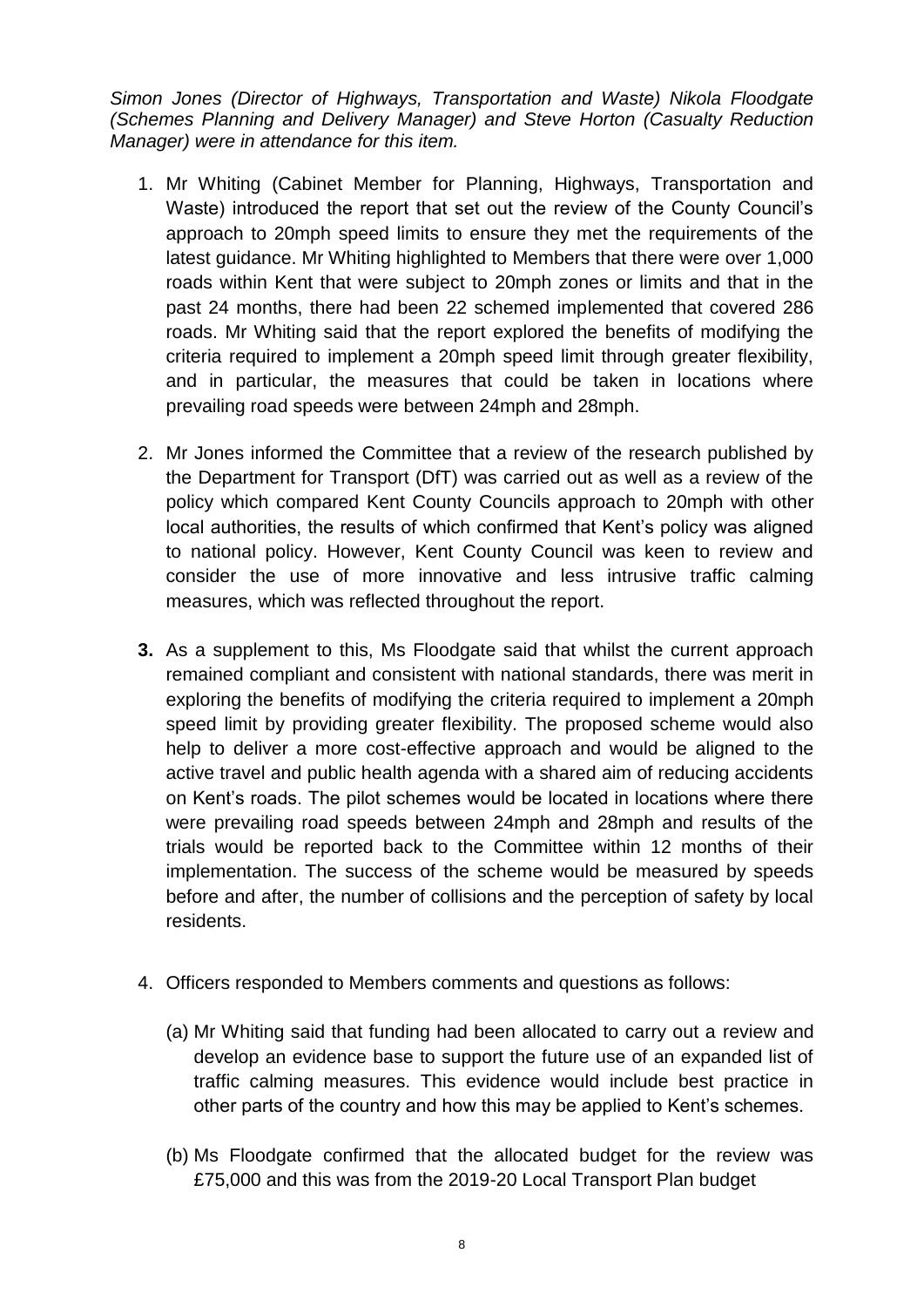- (c) With regard to community support, this would be instigated and undertaken by Town/Parish Council/Residents' Groups. Mr Whiting provided Members with an example of community support from within his own constituency and said that residents had carried out a survey which received full support for a 20mph speed limit zone. This was then presented to Mr Whiting with the confidence to address the Parish Council and offer combined funding to the Traffic Regulation Order (TRO) to support the implementation of the request. Ms Floodgate added that common support trials had already been carried out and work was being done with Faversham Town Council and the 20's Plenty Group to review scenarios where a blanket 20mph approach was going to be adopted and instead, a compromise was found to adopt an approach that was most effective for that area in question.
- (d) Ms Floodgate said that whilst the DfT enabled Kent County Council to use a blanket approach and enforce 20mph speed limits, a more risk adverse approach through innovative calming measures to identify the right speed for the right environment helped to reduce casualty numbers. In Many cases Kent County Council had gone against the recommendations of the Police and taken into account other factors that supported the need for a 20mph speed limit. Mrs Floodgate also confirmed that the Policy did not support the suggestion that 20mph limits were not permitted on A and B roads but that they were not normally suitable.
- (e) Mr Whiting informed the Committee that there was a separate policy and fund for road safety interventions. If the 20mph scheme was the solution to a proven safety issue, there would be a separate budget to address that and would be implemented as part of a Road Safety Improvement Plan.
- (f) Mr Jones addressed Members queries regarding Margate Town Centre and said that the scheme allowed District/ Parish Council's to request intermittent traffic calming measures where there were seasonal changes and this would ensure that variable speed limits were applied at the appropriate times of year and times of the day to help balance tourist need with business need.
- (g) Ms Floodgate said that whilst the report states that a further report to the Committee would be presented 12 months after the implementation of the scheme, the aim was to have all schemes in place within a 12-month period and then to provide feedback to the Committee as soon as practically possible.
- (h) In response to the effects of lowering speed limits, Mr Horton said that following a road traffic collision, life care would usually cost around £4m. In terms of the speed severity, Government statistics identified that when a person is hit at 30mph there was a 7% fatality rate, when hit at 35mph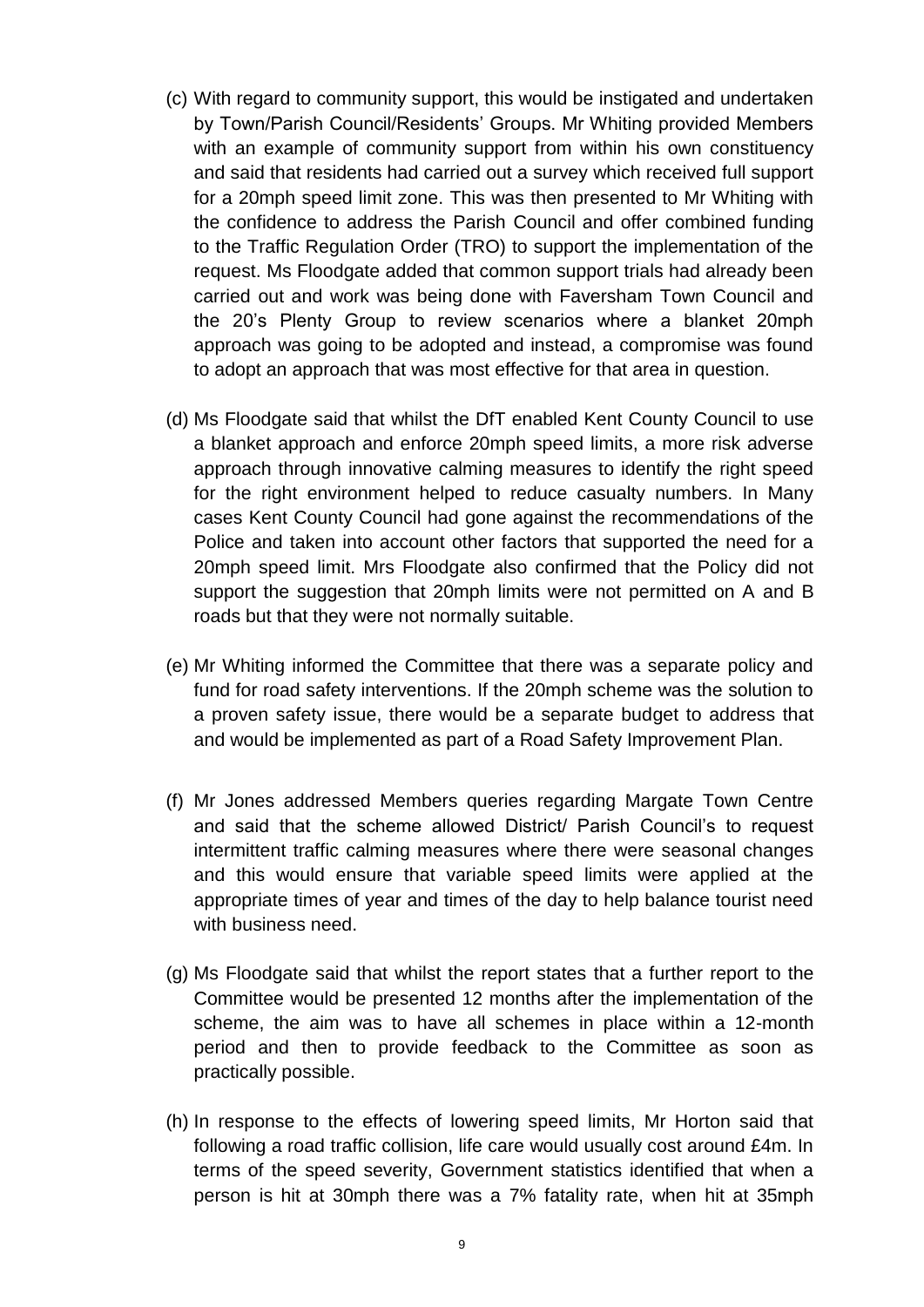there was a 14% fatality rate and when hit at 40mph there was a 33% fatality rate.

- (i) Mr Jones said that air quality was a significant factor, however, due care needed to be taken to ensure that by implementing lower speeds within one area, this did not have a negative impact in other areas as vehicles would then increase their speeds. Air quality needed to be resolved, not relocated to other areas.
- 5. RESOLVED that the proposed modifications to the current approach to reflect current learning and best practice; and the proposed series of research pilots that would need to be undertaken to determine the effectiveness of alternative (innovative) traffic calming measures at locations where the prevailing road speeds were between 24mph and 28mph, be noted.

# **182. Kent & Medway Energy and Low Emissions Strategy - Draft for Public Consultation**

*(Item 16)*

*Carolyn McKenzie (Head of Sustainable Business and Communities) was in attendance for this item.*

- 1. Mr Payne introduced the report that set out the final draft of the Kent and Medway Energy and Low Emissions Strategy for public consultation. Mr Payne commended the officers for their work and paid tribute to the Members of the Cross-Party Working Group for their contribution in helping to draft the final strategy and the proposals that were set out within the report.
- 2. Mrs McKenzie reminded Members that the Energy and Low Emissions Strategy was a joint strategy with Medway and was created as a sibling document to the Kent Environment Strategy. The report proposed that a public consultation would run for 12 weeks from 11 June 2019 to 2 September 2019. Following the consultation, comments would then be evaluated, and a final Draft Strategy would be presented to the Committee in November 2019 together with a draft Implementation Plan and Evidence Base.
- 3. Officers responded to Members comments and questions as follows:
	- (a) Mrs McKenzie confirmed that Kent County Council was working closely with the private sector and academic bodies to look at air quality. A briefing note was available to Members and Mrs McKenzie agreed to re-circulate this.
	- (b) Mrs McKenzie thanked Members for their comments and recommendations and assured the Committee that wherever possible the team always strived to exceed targets.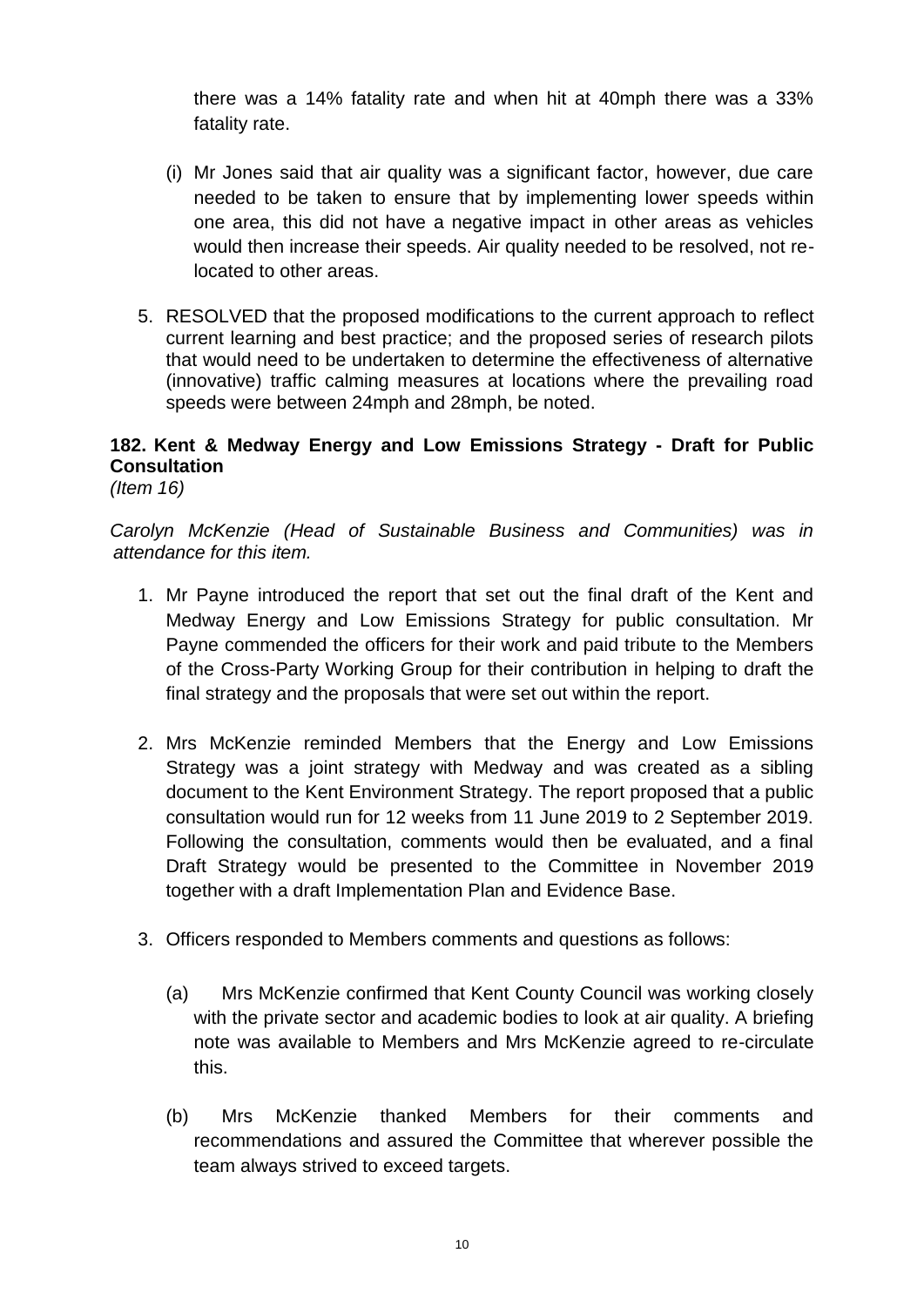4. RESOLVED that the content of the Final Draft Strategy and any further avenues of engagement that should be undertaken during the public consultation phase, be noted.

### **183. Kent's Plan Bee - (Kent County Council Pollinator Action Plan)** *(Item 13)*

*Stephanie Holt-Castle (Interim Director of Environment, Planning and Enforcement) was in attendance for this item.* 

- 1. Mr Whiting (Cabinet Member for Planning. Highways, Transport and Waste) introduced the report that provided an overview of the Kent County Council Pollinator Action Plan – "Kent's Plan Bee" and commended Mr Holden for leading the cross-party working group.
- 2. Mr Holden informed the Committee that in May 2018, a motion was presented before Full Council calling for the establishment of a cross-party working group to produce a Pollinator Action Plan. The motion was unanimously carried and over the last 12 months, the working group, supported by Allison Campbell-Smith (Programme Manager, Kent Ambassador, Kent Vision Live and KEIBA) and Elizabeth Milne (Natural Environment and Coast Manager), had drafted the action plan and sought the Committee's approval for the Cabinet Member for Planning, Highways, Transport and Waste to agree the draft Pollinator Action Plan prior to final endorsement at County Council.
- 3. The officer responded to Members comments and questions as follows:
	- (a) Mrs Holt-Castle informed the Committee that Ms Milne had engaged with a number of services to ensure a cross-authority action plan, this included: Highways, Public Rights of Way, Infrastructure, Country Parks, Countryside Management Partnerships, as well as external organisations which included Kent Wildlife Trust, Natural England and the Bumblebee Conservation Trust.
	- (b) Mrs Holt-Castle said that whilst specific elements of the action plan could not be undertaken yet due to contractual commitments, there was an opportunity for other elements to be taken forward by undergraduate or recently graduated trainees as part of a project funded by the Heritage Lottery Fund.
	- (c) Mrs Holt-Castle reminded Members that the "Kent's Plan Bee" was an action plan, not a strategy or a policy and therefore after its endorsement at County Council, it would be delivered with immediate effect.
- 4. RESOLVED that the draft Pollinator Action Plan be approved prior to final endorsement at County Council.

**184. Work Programme**

*(Item 14)*